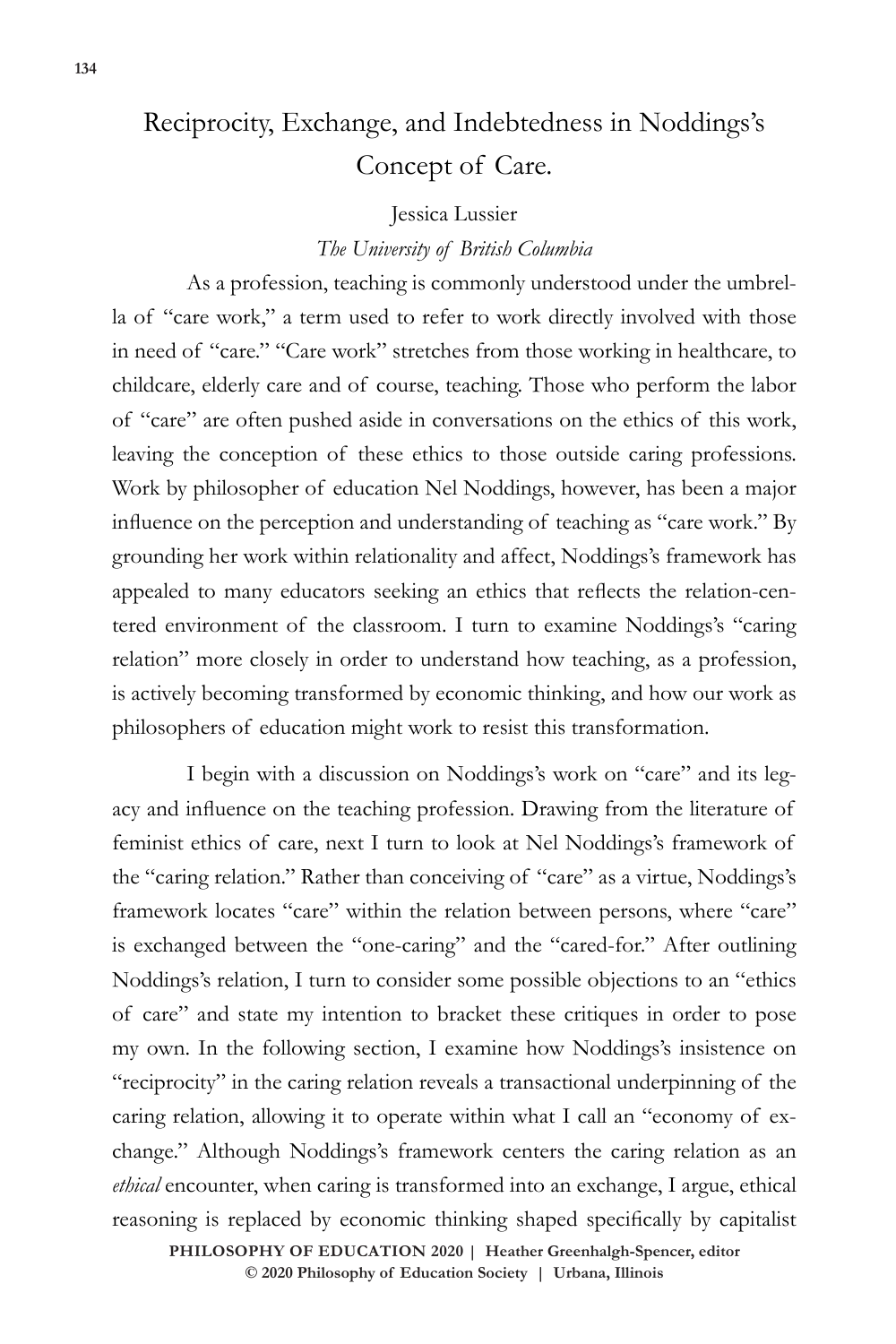logics. The terms of this capitalist exchange, I argue, risk producing a state of indebtedness within educational relations. In order to avoid this transformation, I argue we must look to conceptions of the relation that operate outside this "economy of exchange." I turn to look at Claudia Ruitenberg's work on "hospitality" and Sam Rocha's work on "the offering" which operate within an economy of "excess" or economy of the gift. Finally, I discuss debt and our relations, drawing on recent work by Jason Wozniak on the existential effects of indebtedness, before concluding with some final remarks on the future of "care" in educational research.

## TEACHING AS "CARE WORK"

Educational research on "care" has been led for many decades by philosopher of education Nel Noddings. Having served as the philosophy of education society president from 1991 to 1992, Noddings has dedicated a lifetime of scholarly work to advancing ideas of "care" within academic and educational spaces. Her conception of educational "caring relations" has remained a prominent framework for educators within schools. The 2012 book "*Dear Nel: Opening the Circles of Care*" is a group of collected letters written by a group of scholars, educators, and activists to Noddings, sharing how her work has influenced their work and lives. Like many entering the profession, as a primary school teacher I looked upon teaching as "care work;" with it came the responsibility to "care for" my students. From my time teaching kindergarten and second grade, I recall countless picture books and texts that I introduced in my classroom that all shared the underlying questions: *What does it mean to get along? What does it mean to be a good friend? How can we care for another?* Like my classroom pedagogy, the guiding ethical ideal for an ethic of care is the creation of caring relations, in the aims of creating caring students. Care, of course, is not the only aim of education. Noddings describes that educations seeks multiple aims:

An education worthy of its name will help its students to develop as persons, to be thoughtful citizens, competent parents, faithful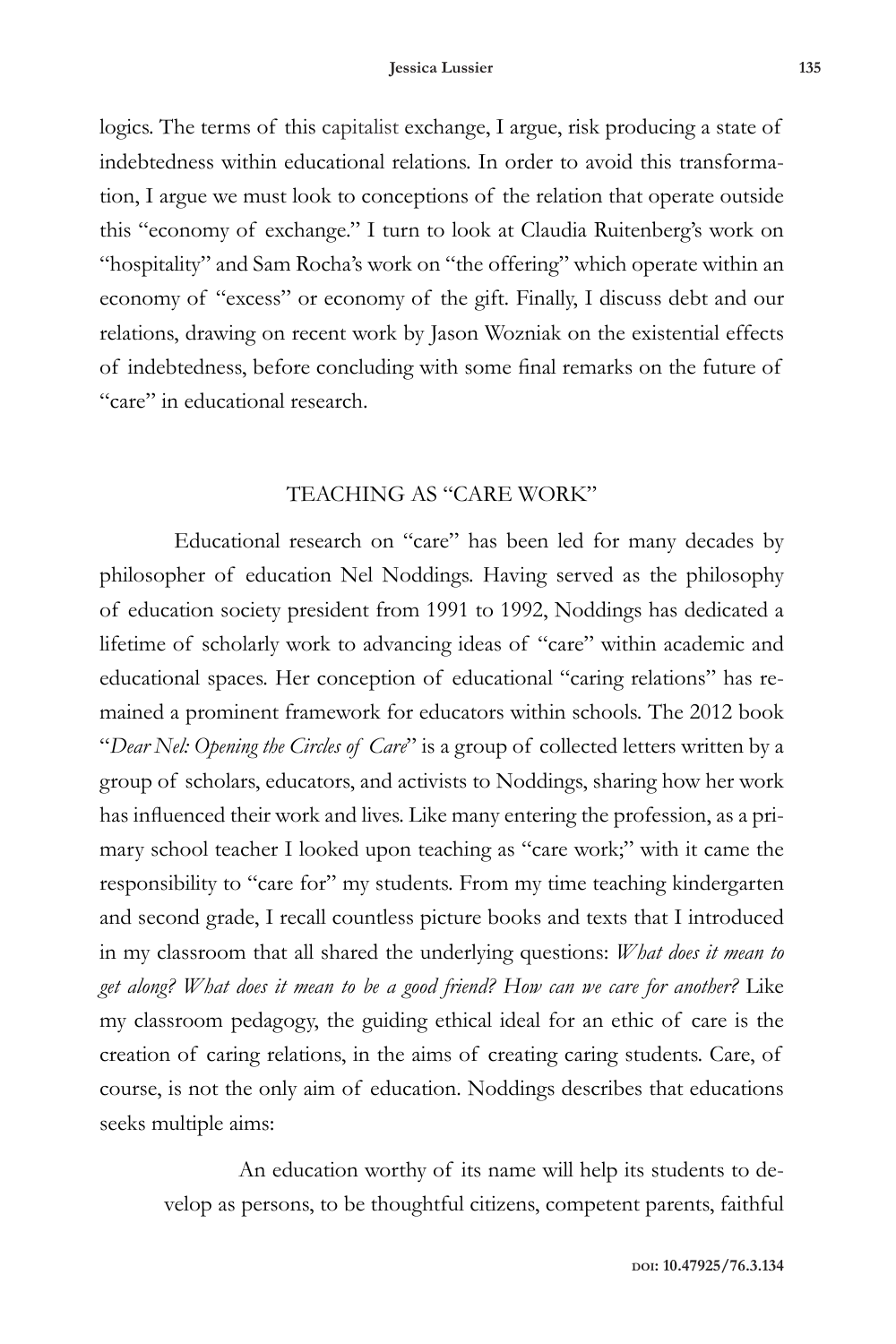friends, capable workers, generous neighbors and lifelong learners. It will try, too, to develop aesthetic, ethical and spiritual sensitivity.<sup>1</sup>

For Noddings and other care theorists, these aims are developed and pursued within "caring relations." In my own experiences, I relied upon "care" as a motivational force, one that I returned to many times throughout my teaching career. At the beginning of my school year, transforming my blank classroom into a warm, caring space required many hours of work before, after, and outside my workday. I recall countless weekend hours spent lesson planning, scouring local thrift stores and yard sales for things like wicker baskets, board games, toys, and costumes for our dramatic play area. The motivation of my care came from the belief that my care, towards this space and my group of 24 or so students, was directed at something beyond my school building. Like planting seeds in the early spring, I had a faith that even if I was not there to see them bloom, the seeds must still be planted. While I acknowledge "care" is not the only motivating factor among teachers, issues of care and caring relationships remain central to the institution of schools and their function.

Among my colleagues and peers, the idea of teaching as "care work," especially at the elementary level, presented itself as fairly self-evident. In speaking with current and prospective teachers, I continually hear how "relationships with students" serve as a key motivating factor for the professional choice of teaching. I continue to hold on to student notes, drawings and photos from years ago as my time as a primary school teacher, tokens of care and affection. I was originally drawn to Noddings's work because it encompassed my understanding of teaching when I began my career. As a teacher I felt that *care* was what I was ultimately giving my students. Between the worksheets, tied shoes, and runny noses, I liked to think that *care* was what held us together. It is from this position that I turn, in the next section, to look at feminist ethics of care, focusing on the "caring relation" as conceived of by Noddings.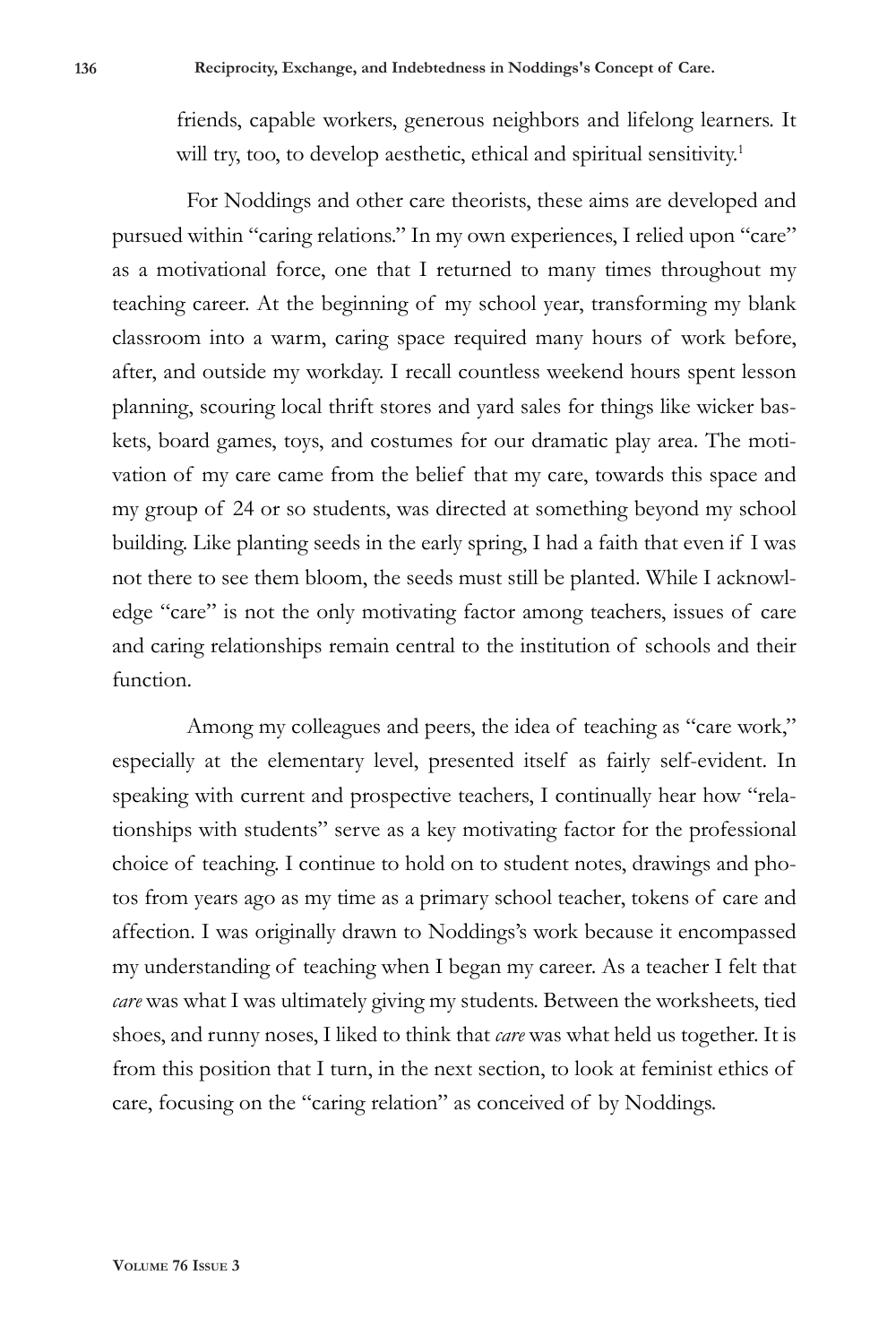# NODDINGS'S "CARING RELATION"

Feminist ethics of care began as a response by female thinkers to the domination of moral reasoning within the field of ethics. Early work in ethics of care, by writers such as Carol Gilligan, responded to theories of moral development that markedly found women as morally deficient. Rather than build upon philosophies that either denigrated or denied the status of women as moral agents, these writers sought an ethics of care, "rooted in receptivity, relatedness, and responsiveness."<sup>2</sup> While ethics of care have been taken up and developed by many authors, in this paper I choose to focus on Noddings exclusively because her conception of the caring relation is one of the clearest and most developed within the literature, and her work remains central to the work of education-focused care ethicists. Noddings and I begin our understanding of ethics from a number of shared viewpoints, many of which I owe to my reading of Noddings herself. We also diverge on a number of points that I will begin to explicate in the second half of the paper. However, both Noddings and I locate the origin of our ethics in the universal memory of being cared-for in infancy. Our very existence as adults mark us as the recipient of care at some point in our lives, having been brought into this world as helpless infants. Although our memories can be, and often are, marked by trauma or pain, we all share the experience of having been cared-for at some point. Care ethics thus positions the relation as *ontologically* basic*,* and the caring relation as *ethically* basic*:* "it is our longing for caring… that provides the motivation for us to be moral. We want to be *moral* in order to remain in the caring relation and to enhance the ideal of ourselves as one-caring."3 Ontologically interdependent, the caring relation arises as *ethically basic,* reminding us of the natality of our interdependence.

Caring, for Noddings, is not a virtue but a quality of the relation between subjects, what she calls "the one-caring" and the "cared-for." A relation can be understood as "a set of ordered pairs generated by some rule that describes the affect—or subjective experience—of the members."4 Emphasizing the affective creates a relation between *subjects*, that is, those capable of being affected and affecting others. This caring requires "engrossment" from the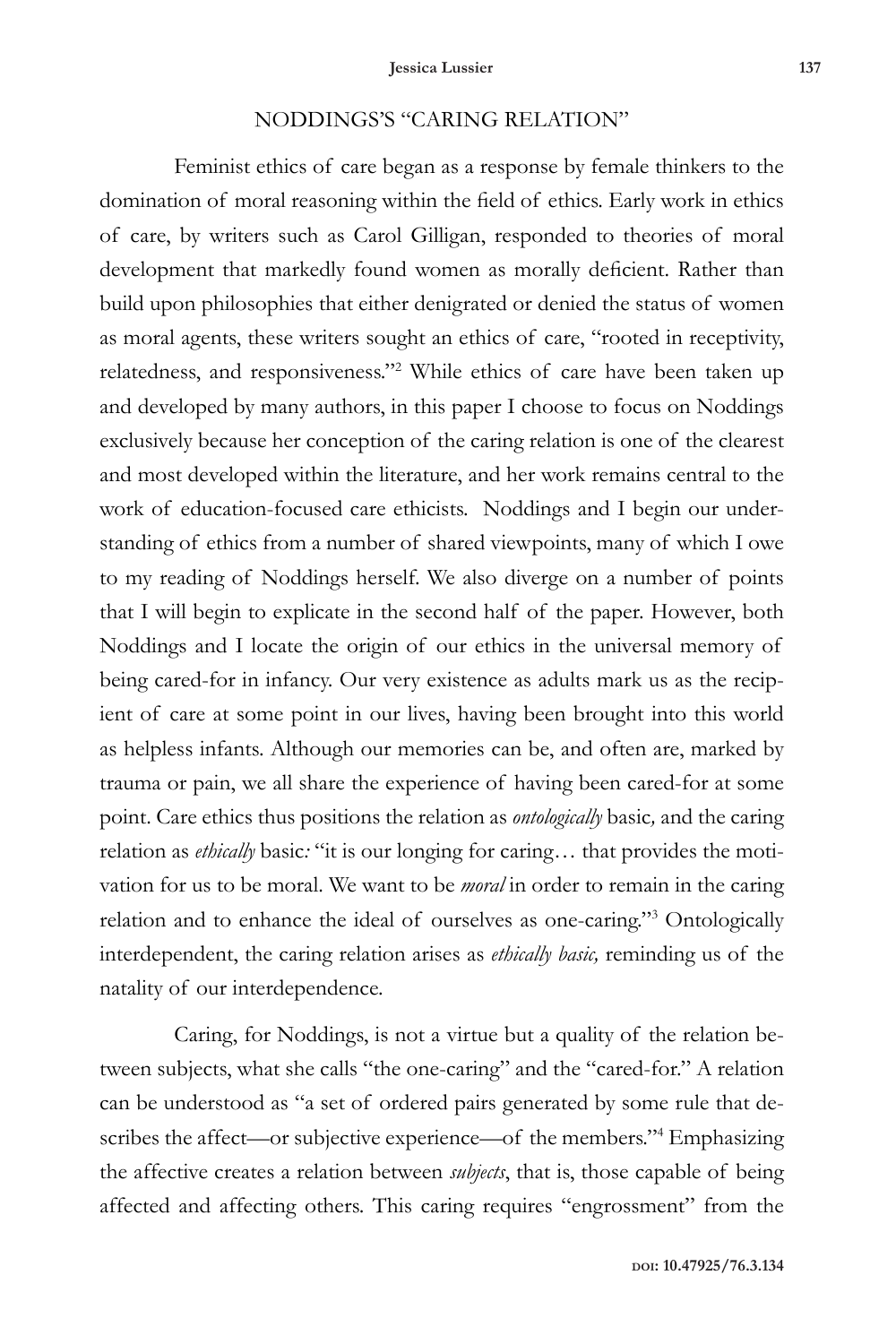one-caring: a displacement of one's own desires or motivations in an attempt to "try to apprehend the reality of the other."5 Noddings's focus on individual relationships managed to capture how I viewed the process of making decisions as a teacher, that is, inherently relational, reliant upon the context, setting, and subjects involved. Noddings proposes that a caring teacher must be competent not only in their subject matter, but also able to listen and attune to their students and respond to a range of needs. This attentiveness often requires the use of reason and can demand a much higher intellectual engagement than simply relying upon universalized principles. Thus, Noddings grounds her ethics within the affective, challenging the primacy of reason within deontological ethical frameworks without abandoning it all together.

## OBJECTIONS TO ETHICS OF CARE

Noddings and other care ethicists have been subject to many critiques, many of which lay outside the argument and scope of this paper. These include criticisms of gender essentialism, a disregard for power relations and political contexts, and ignoring the intersectionality of female experiences shaded by differences in race, class, sexual orientation and gender diversity. In her early work Noddings was heavily critiqued for her tendency to essentialize gender, rooting caring within the feminine. Her writings on the maternal and morality have sparked backlash from thinkers both within and outside feminist circles. Noddings has responded to these critiques in many ways, including in the renaming of her 1984 book "*Caring: A Feminine Approach to Ethics and Moral Education*," replacing "feminine" with "relational" for the 2013 updated edition. Noddings displays a lifetime of work that has grown and developed from scholarly conversations such as these critiques. While some strains of care ethics continue to locate the source of natural caring in the maternal, I contend it is an innate capacity in all, but has been encouraged and rewarded in females, who have historically performed the labor of caregiving.

Care ethics as a whole has also been critiqued for focusing too heavily on interpersonal relationships while ignoring issues of justice and autonomy.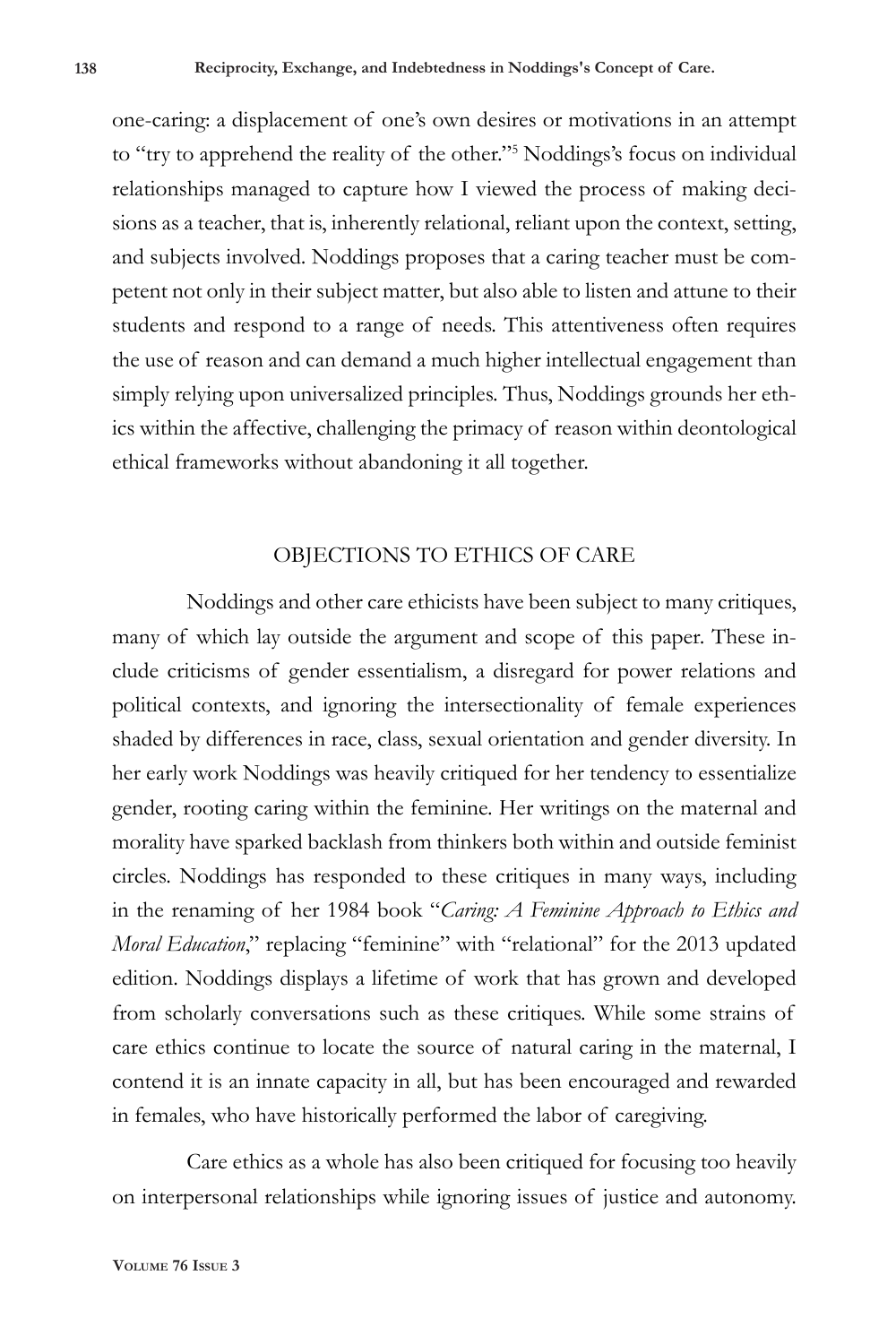Some have responded to Noddings's rejection of universal principles as an argument for moral relativism, though Noddings herself has addressed this point at length.<sup>6</sup> Like the progression of Noddings's work, feminist ethics of care has grown, changed and developed over the years. Although I agree the above critiques merit further engagement, I wish to bracket these objections in order pose my own. In the following section I outline how Noddings's insistence on reciprocity within the caring relation situates her framework within a model of transaction or what I call an "economy of exchange."

#### RECIPROCITY IN THE CARING RELATION

Noddings, echoing Martin Buber's sentiments in his book *I and Thou*, argues that reciprocity is a form of recognition. She emphasizes that caring is completed in the encounter with the other:

> In a perspective that claims relation as basic, the emphasis is necessarily on dyads, and this emphasis generates another—on reciprocity. Buber writes on reciprocity: "Relation is reciprocity. My You acts on me as I act on it. Our students teach us, our works forms us… How are we educated by children, by animals! Inscrutably involved, we live in the currents of universal reciprocity." Buber's reciprocity is not the contractual reciprocity familiar to us in liberal philosophy.7

Noddings specifically draws a distinction between the form of reciprocity that she and Buber propose and that of "contractual reciprocity" found in liberal philosophy. From her insistence on reciprocity, however, I find a transactional nature underpinning Noddings's notion of the caring relation, permitting it to be transformed from a human relation to an economic one. Although Noddings's work on care seeks to draw a divide between her caring ethics and liberal philosophy, I would contend that both operate within an "economy of exchange." If we begin with the definition of "exchange" as "the act of giving or taking one thing in return for another,"<sup>8</sup> we can reflect on Noddings's caring relation as an act of exchanging care. The guiding aim of care ethics, Noddings explains, is to establish equal, mutual relations with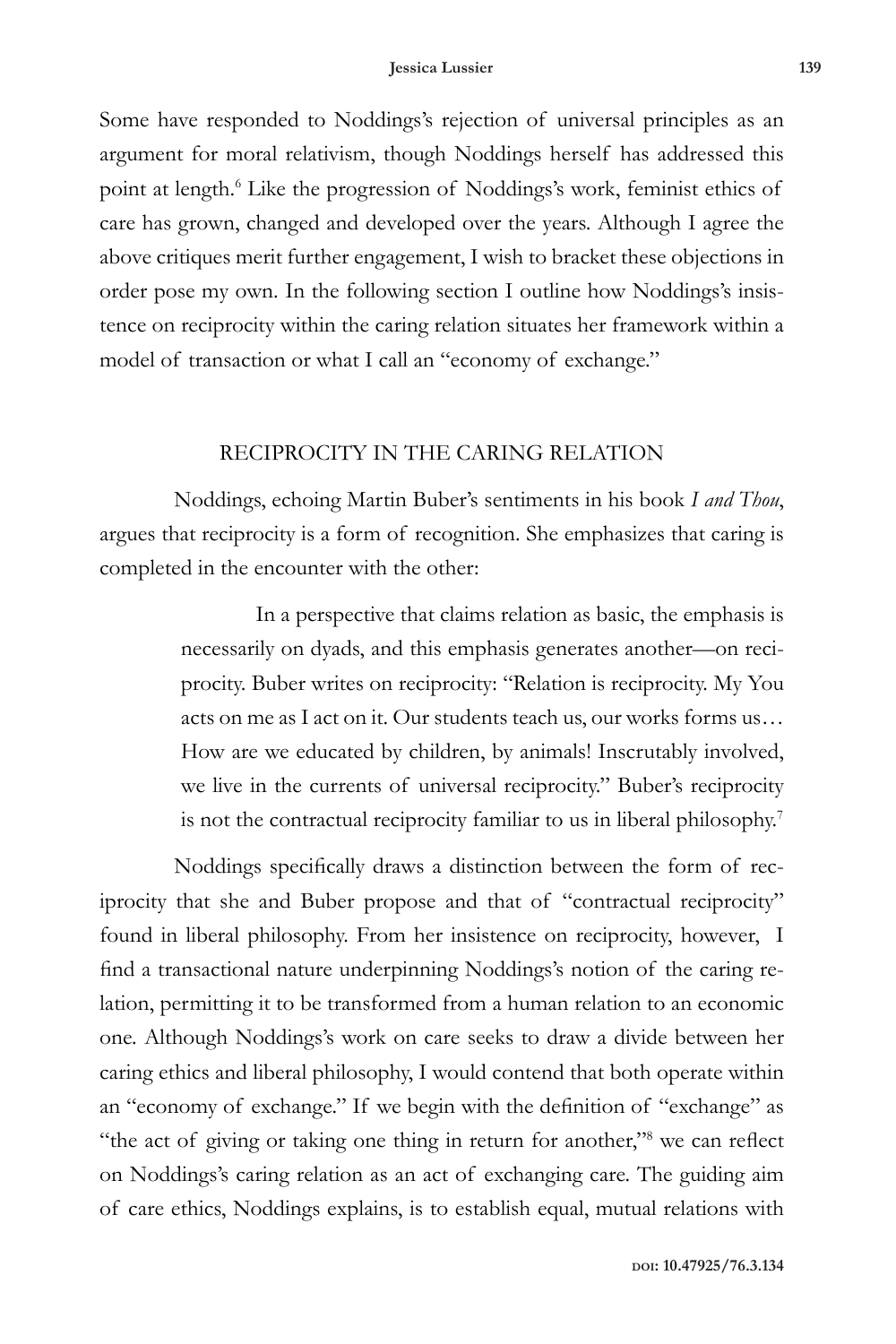other competent adults. Noddings does not assume that the teacher is automatically the "one-caring" and the student the one "cared-for," but maintains that "over time, in equal relations, the parties regularly *exchange* positions. Adult caring relations exhibit this mutuality."9 While Noddings's emphasis is on the relation, not the individual, she poses the relation as a temporary meeting place for individuals to meet, assuming their ability to exist *outside* the relation. In this manner individuals enter a relation to encounter the other. In a caring relation, the one-caring becomes engrossed, temporarily displacing their own interests in the aims of apprehending the reality of the other. In exchange, the onecared for is expected to mark this care with some form of response: "It is this response of the cared-for that completes a caring relation or encounter."10 In her 2015 book *Unlocking the World*, Claudia Ruitenberg writes on ethics of care: "Its emphasis on reciprocity, for example, on the need for the self to receive something—minimally some response—in return for the caring it gives, is not just pragmatic, but part of the ethical ideal of caring itself."11 This response indicates to the one-caring that their care has been received, thus completing the ethical caring relation. Within the teacher-student caring relation, a minimal response from a student, whether it be in student flourishing, reciprocal caring or gratitude, such as mementos of care like student drawings, is required. Although this response may be asymmetrical, a response from the one-cared for is required, for without it "care" cannot be said to have taken place. When a relation is bound by this obligation of return, I argue, the subjects of the relation are bound within a framework of indebtedness. This indebtedness mirrors an economy of exchange, where two parties are constrained by the terms of exchange, necessitating the obligation of return. This "economy of exchange," I argue, creates the conditions for a transactional understanding of "care."

Chatelier and Rudolph go even further and contend that within accountability-driven school settings teachers may be forced to shift their focus from care of the student toward caring for their professional selves:

> The kind of emphasis determined by the accountability, evidence-based, data-driven, outcomes-focused logics of contemporary schooling policy function to reconfigure Noddings' idea of relational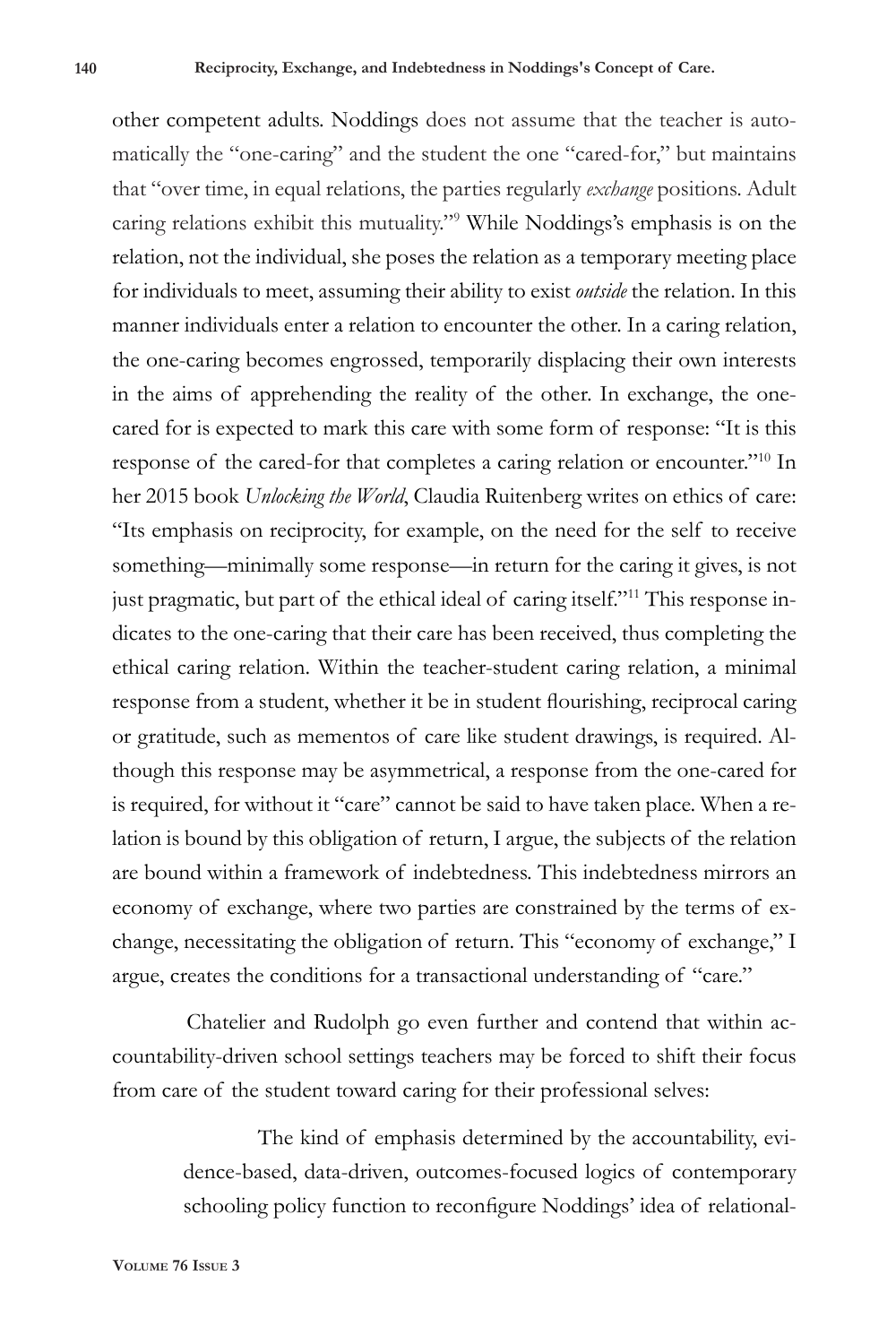ity from one between 'persons' to one between 'stakeholders'. That is, there is a depersonalisation and an instrumentalism in the transactional nature of teacher–student relationships today.12

Solely data-driven forms of accountability cannot account for "care" outside forms of academic investment. Where-in Noddings's caring relation the product of education is the creation of caring students, contemporary schooling policies funnel education toward economic goals such as college and career readiness. "Persons" in a caring relation affect and can be affected by one another, but "stakeholders" are mediated by the interests of the organization. Because stakeholders are invested in, and affected by, the success of their establishment, their responsibility is to their company or organization. The "who" of the relation of care thus is at risk of becoming coopted*.* This transformation reaches beyond teachers and students, to administration, parents, and actual stakeholders and donors, such as those invested in universities or charter schools. Teachers' ethical relations are consequently mediated by "presuppositions such as the seemingly inalienable right of the student to gain marketable value."13 Noddings's relation of care is thus vulnerable to being transformed into a relation between two economic units. Wherein caring relations are expected to create caring students, when student success is reconciled as "economic success," ethical reasoning is replaced by capitalist logics driven by goals of efficiency and productivity. This transformation from an *ethical* to an *economic* relation is my central concern. Like outcomes-based schooling policies, Noddings's ethical framework assumes that future educational outcomes, such as the creation of caring students, can be predicated. It could be argued that if you switch out the goal of "creating caring students" with a goal toward economic benefit than this is no longer Noddings's ethical system but rather a "distorted" form of care. In this distortion, "care" originally directed toward the affective subject, the "one cared-for," is mediated by institutional policies that mirror economic forms of exchange. With its emphasis on reciprocity, the transactional underpinning of the caring relation is thus reified and rewarded in the neoliberal purview. Because Noddings's framework of caring relations is still a prevalent model of looking at the teaching profession, our understand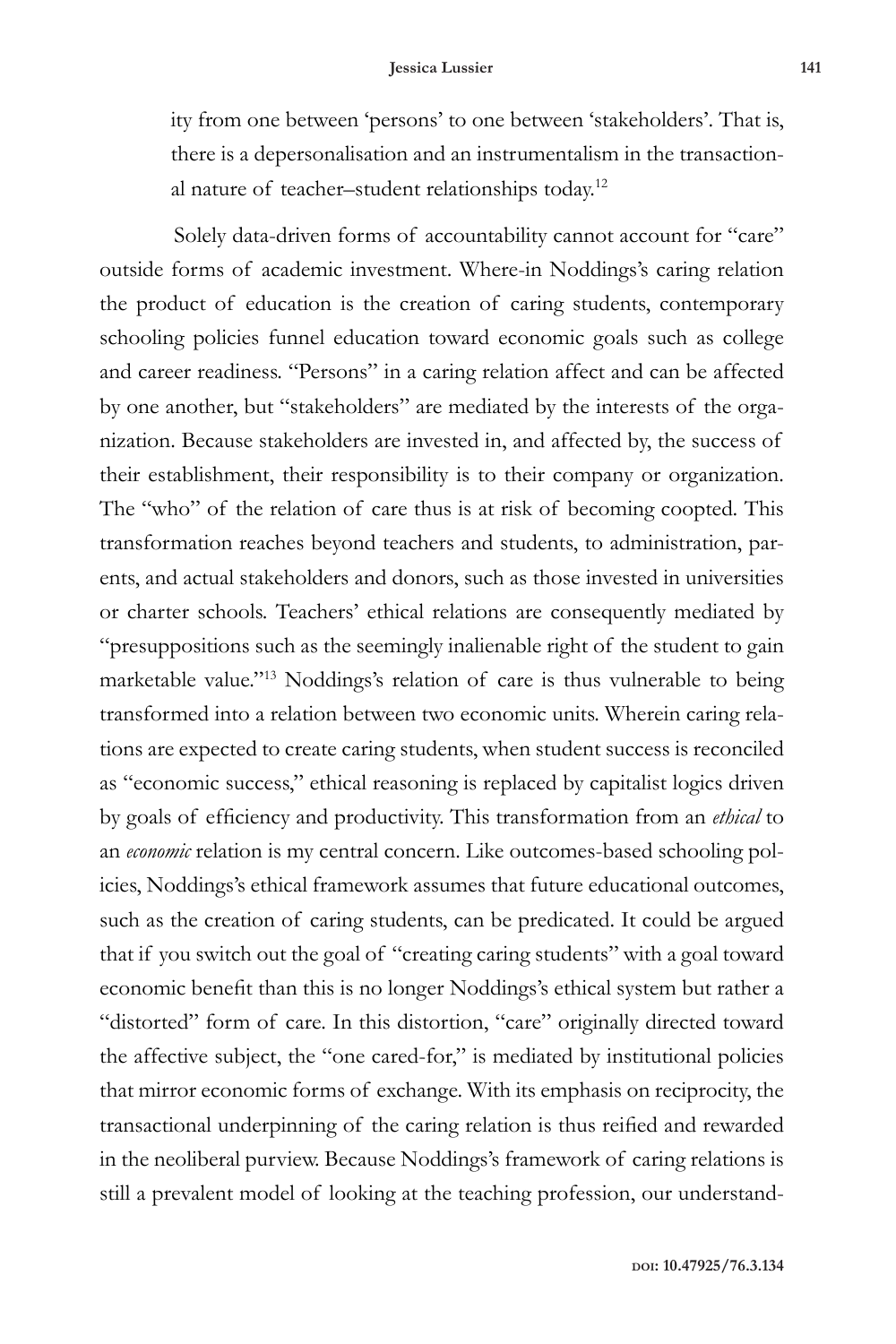ing of teaching as "care work" risks being distorted by economic policies that have shifted the goals of education. In this way, teaching as a profession is being transformed without the consent of (predominantly female) teachers who perform the labor of teaching.

If we wish to sustain "caring relations," then we must resist allowing them to operate on the terms of an "economy of exchange." If education is to remain a relational, rather than economic, pursuit, then we might consider conceptions of the relation that operate outside of this economy. Many philosophers of education have written on relations that resist this transactional nature; in the next section, I will look briefly at Claudia Ruitenberg's work on "hospitality" and Samuel Rocha's work on "the offering" before closing with some remarks and questions to consider on reciprocity and indebtedness.

#### RUITENBERG, HOSPITALITY, AND AN "ECONOMY OF EXCESS"

Working from a Derridean position in her work on "hospitality" Ruitenberg relies on a conception of the subject that is decentered. The decentered subject, opposed to the "autonomous individual" of liberal philosophy, acts in *response* toward the other. This response is predicated upon the condition of being addressed; Ruitenberg's decentered subject thus does not ask "*Who am I?*," but instead responds to the question "*Who are you?*" Ruitenberg conceives of education as the "process of introducing newcomers to the world"<sup>14</sup> and cites this introduction as an ethical responsibility of those already inhabiting this world. Ruitenberg writes:

> …hospitality is a gift given by a host who is aware of their indebtedness to the guest. Immediately, this marks a departure from other conceptions of hospitality based on reciprocity or exchange, in which the guest incurs a debt by accepting hospitality.<sup>15</sup>

Because of Noddings's insistence of reciprocal care, the ethic of care "falls short of fully decentering the subject."16 Without insisting on the terms of reciprocity, Ruitenberg's ethic of hospitality maintains Noddings's relational ontology, but resists allowing the relation to operate under the terms of ex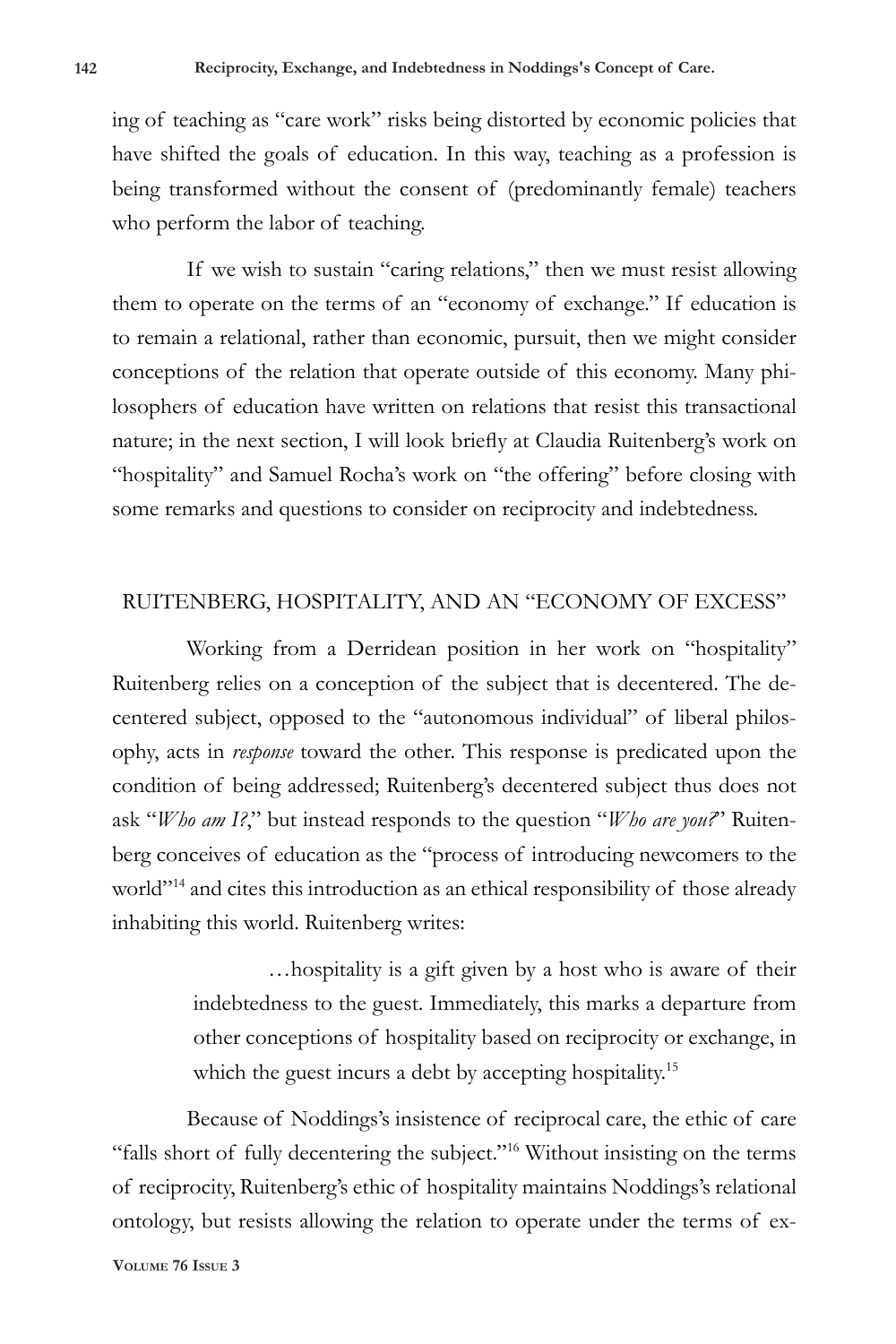change. Hospitality is instead presented as a *gift* given by a host who is aware of their indebtedness toward the other. Through the language of indebtedness, Ruitenberg joins Hannah Arendt in rooting her ethics in a sense of natality, not unlike Noddings's "memory of being cared-for." This ethic of indebtedness is marked by a horizontal transcendence that reaches beyond the human individual toward the other, both past and future. An ethic of hospitality is not an ethic of rights and does not claim to be reciprocal, in fact Ruitenberg describes "an ethic of hospitality is unapologetically asymmetrical."17 Wherein the terms of an ethics of exchange position the guest to incur some form of "debt" in accepting hospitality, Ruitenberg's ethics of hospitality operates within what Paul Standish refers to as an "economy of excess." This alternative economy operates more from the model of the "pure gift," that is the gift that holds no obligation of return. This gift is rooted in our responsibility toward the other, and in this relation we may be able "to breach the circle of exchange."<sup>18</sup> In this breach, the model of the gift interrupts the opportunity for one to incur "debt" within relations, as reciprocity is never demanded. Hospitality resists the transactional nature that caring takes on by resisting the need for a response. An ethic of hospitality is not meant to create a model that positions the teacher as excessively self-sacrificing; instead, it is centered in the capacity of teachers to maintain their relational disposition, even in the face of institutional policies that threaten to redirect their labor toward economic outcomes. Derrida describes the requirements of hospitality when he writes, "that I *give place* to them, that I let them come, that I let them arrive, and take place in the place I offer them, without asking of them either reciprocity… or even their names."19

Within the language of the "gift," however, there is the question of acceptance, and whether one may reject a gift. Pointing to the assumed, or forced, acceptance of a "gift," Samuel Rocha, growing out of Jean-Luc Marion's phenomenology of givenness, presents "the offering" as an alternative.

> The teacher never knows for certain that offering is given; the exchange is never clear or realized. The teacher can only be present, which is the first and last pedagogical offering, with the hope of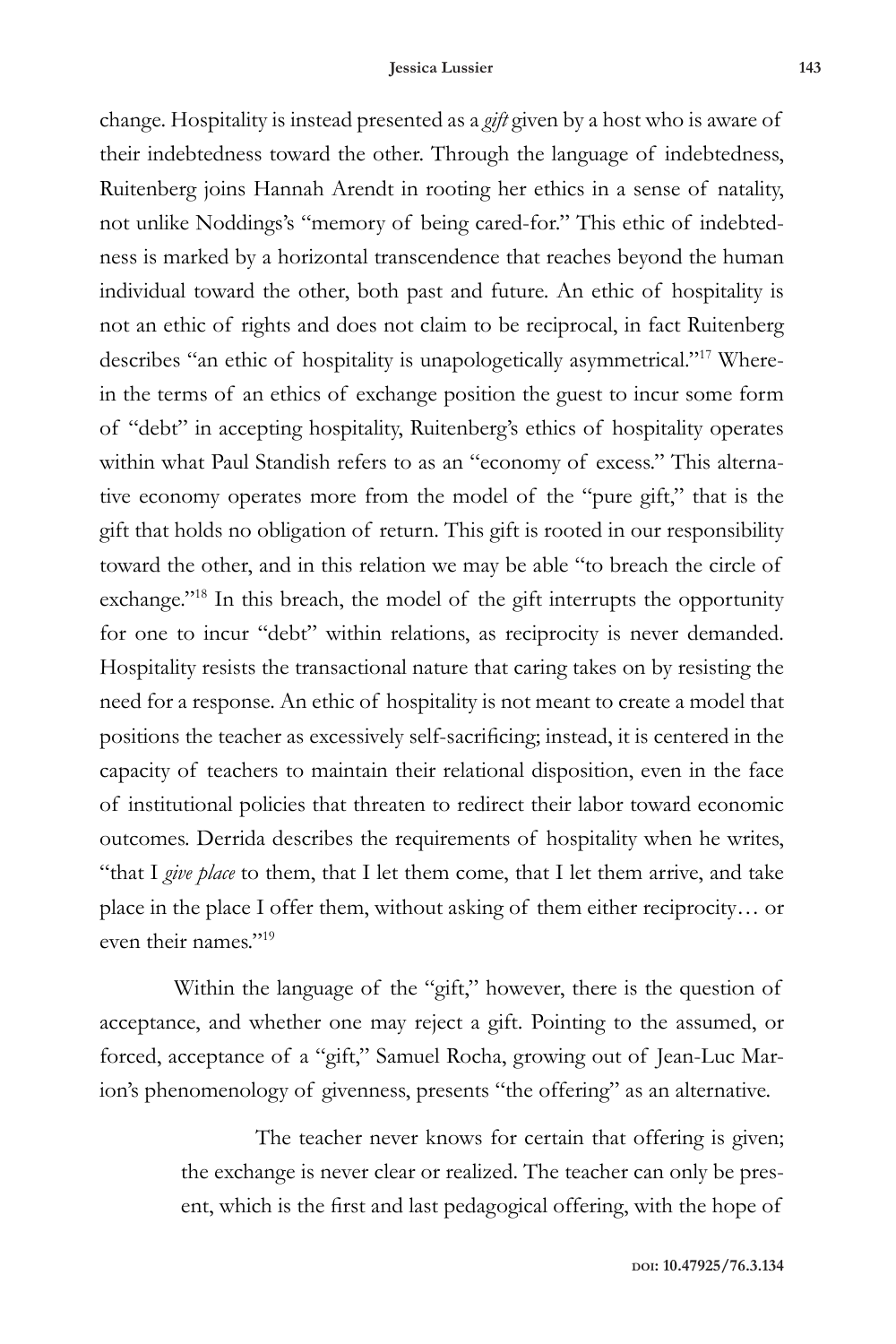showing something real, a hope without expectation or confirmation.<sup>20</sup>

Positioning the offering as just that, an offer, Rocha contends that the receiving party is given the opportunity to say "no." Posing this consent as foundational, "the offering" positions both subjects within the relation as *active* subjects, capable of acting within the relation. "The offering" resists the logic of outcomes-based learning that assumes that the outcomes of learning can be fully predicted. Unlike caring, even if the receiving party were to reject the offering, it can still be said to have taken place. The offering conveys "a hope that never carries the expectation of a gift."<sup>21</sup>

#### CONCLUSION: INDEBTEDNESS AND

# EDUCATIONAL RELATIONS

Noddings's influence and legacy on the field of philosophy of education clearly cannot be ignored. Her work on care hovers over and within the work of the authors I have cited here and continues to inform the work of countless educators and researchers. In this paper I have argued that Noddings's insistence on reciprocity in caring relations creates the conditions that allow educational relations to transform into economic exchanges. Both Ruitenberg and Rocha have presented frameworks that resist this transformation by arguing for non-transactional conceptions of the relation. If we conceive of our relations as transactional, operating within an "economy of exchange," we risk producing a state of indebtedness in our relations. Recognizing the already prevalent forms of financial debt present in the student loan system, I grow weary of the coercive power of debt to further reshape our relations within education. Unlike Ruitenberg's philosophical conception of indebtedness (which I read as an inherited responsibility toward the other), economic debt operates as a mode of control. Within educational research, recent work by Jason Wozniak on the existential effects of indebtedness warns us of the perils of this shift:

… debt's ability to shape subjectivity through its ability to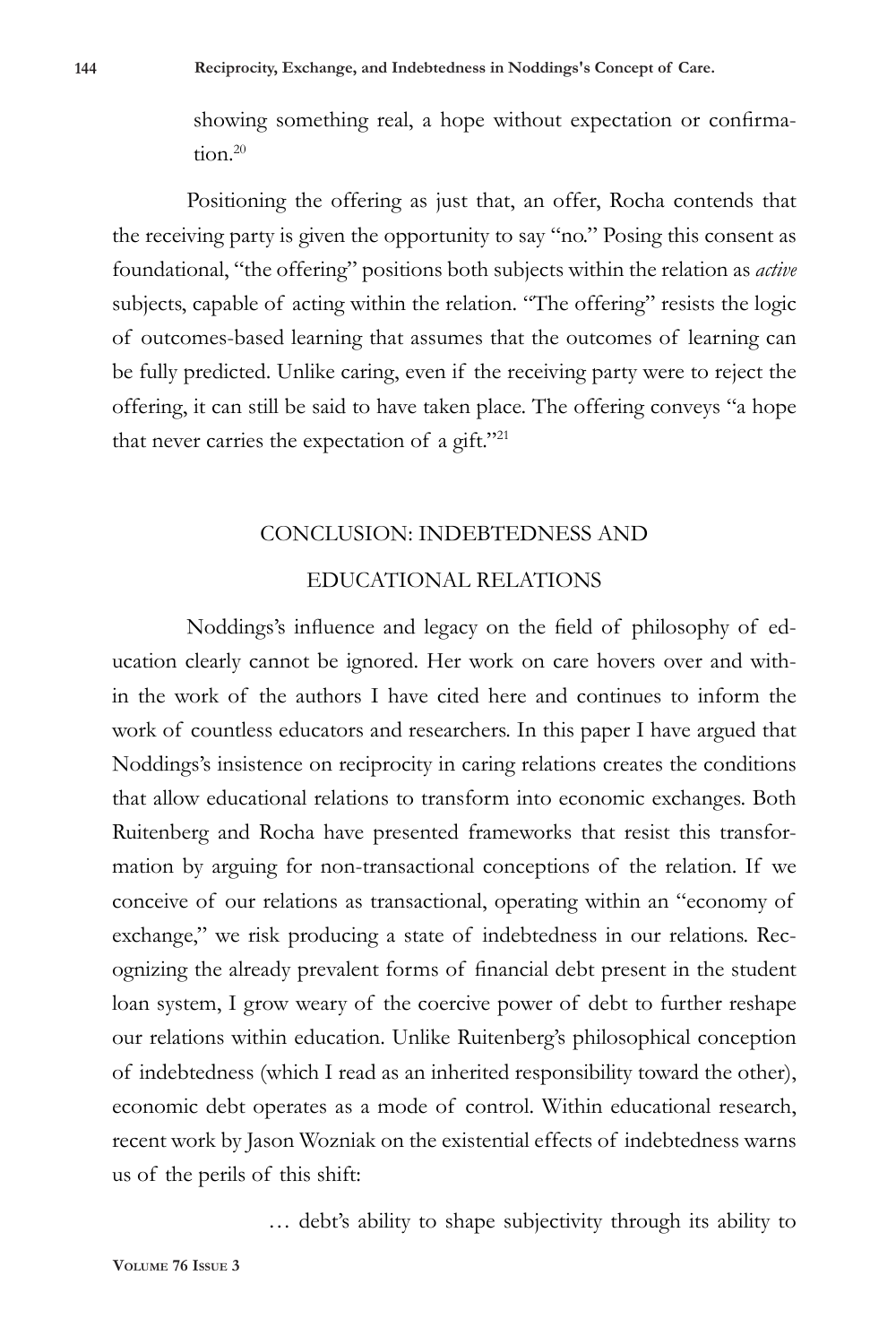delimit our existential time, the time of everyday life. Stated in simple terms, debt produces what Lazzarato calls, 'the indebted man' by capturing and controlling time.<sup>22</sup>

This production of "the indebted man" poses some distressful questions for the future of education. If we allow educational relations to operate on the terms of exchange, then we risk allowing education to be governed by the obligatory control of debt. From this debt governance comes a form of induced precarity, an instability of the debtor whose time, at least in part, is held captive while under the obligation of repaying their debts. Education, Wozniak argues, and I agree, is a realm in which we can create experiences to disrupt the conditions that create this "indebted man." As Chatelier and Rudolph posit, we must remain aware of how certain schooling policies mediate and redirect the labor of "care" to be directed toward economic ends, transforming not only the relation, but the subjects involved.23 If education is to remain a relational pursuit, we must recognize how capitalist economic reasoning has seeped within our understanding of our relations. This transformation to an *economic* relation threatens the affective, caring relation that Noddings identifies as ethically basic, leaving us emptied of our ethical obligation to care. If we wish to maintain caring relations within education, then I propose we must challenge requirements of reciprocity, and conceive of our relations beyond an "economy of exchange."

<sup>1.</sup> Nel Noddings, "Educational Leaders as Caring Teachers," *School Leadership & Management* 26, no. 4 (2006): 339.

<sup>2.</sup> Nel Noddings, *Caring: A Relational Approach to Ethics & Moral Education*. 2nd ed. (Berkeley, CA: University of California Press, 2013), 2.

<sup>3.</sup> Noddings, *Caring*, 4.

<sup>4.</sup> Noddings, *Caring*, 3.

<sup>5.</sup> Noddings, *Caring*, 13.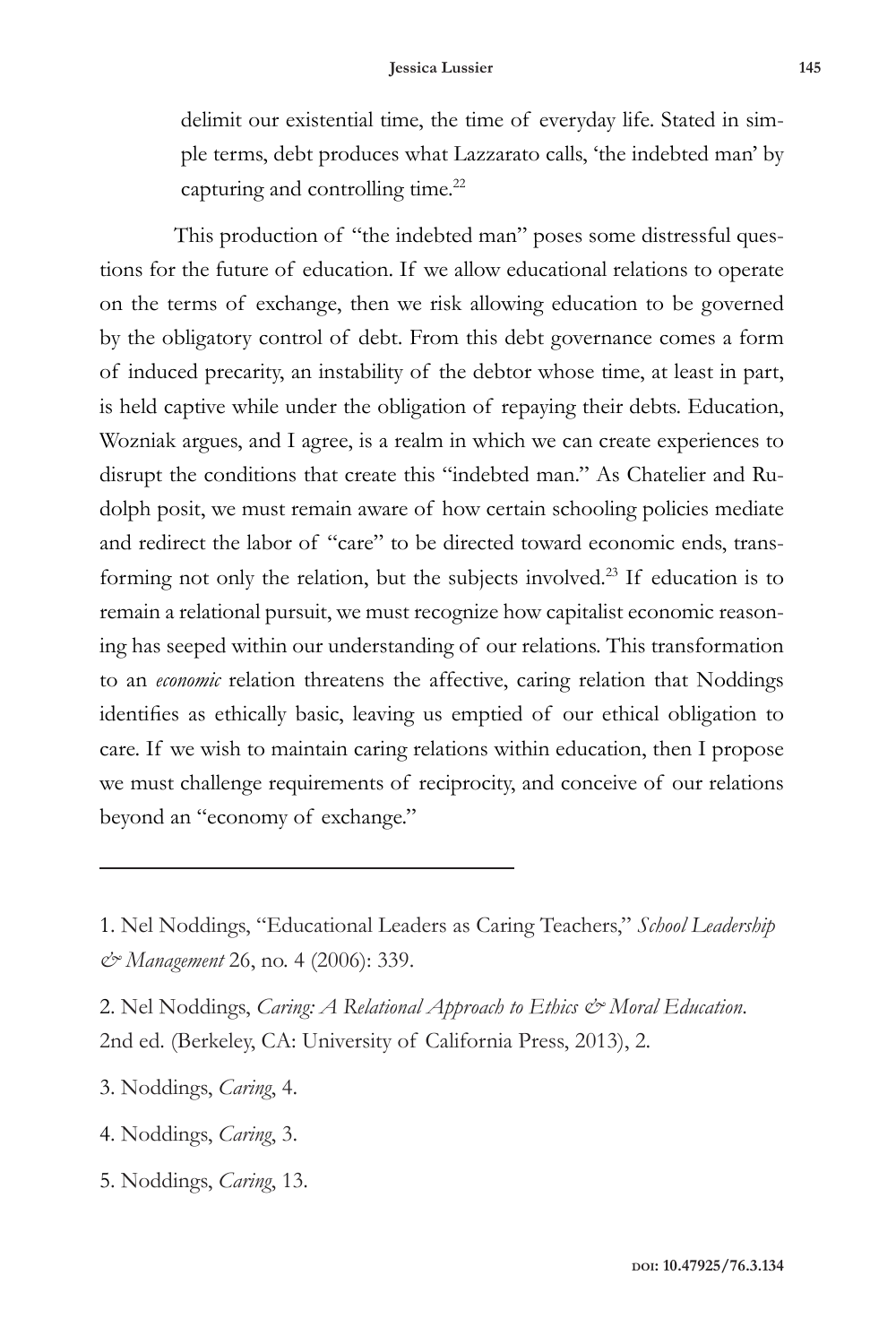6. Noddings writes "We need not reject principles entirely; they can be useful in getting us to think and to articulate an interpretation that we then may communicate to others, thus increasing understanding throughout the web of care." in Nel Noddings, "Care Ethics in Education," in *Educating the Young: The Ethics of Care,* ed. Jeanne Adèle Kentel (New York: Peter Lang, 2011), 15.

7. Nel Noddings, "*The Maternal Factor: Two Paths to Morality*," (Berkeley, CA: University of California Press, 2010), 127.

8. *Merriam-Webster Dictionary,* "exchange," accessed September 3, 2019, https://www.merriam-webster.com/ dictionary/exchange.

9. Nel Noddings, "The Caring Relation in Teaching," *Oxford Review of Education* 38, no. 6 (2012): 772 (emphasis added).

10. Noddings, *The Maternal Factor*, 127.

11. Claudia Ruitenberg, *Unlocking the World*: *Education in an Ethic of Hospitality*  (New York, NY: Routledge, 2016), 11.

12. Stephen Chatelier and Sophie Rudolph, "Teacher Responsibility: Shifting Care from Student to (Professional) Self?" *British Journal of Sociology of Education* 39, no. 1 (2018): 6.

13. Chatelier and Rudolph, "Teacher Responsibility," 6.

14. Ruitenberg, *Unlocking the World*, 4

15. Ruitenberg, *Unlocking the World*, 14.

16. Ruitenberg, *Unlocking the World*, 11.

17. Ruitenberg, *Unlocking the World*, 40

18. Paul Standish, "Towards an Economy of Higher Education," *Critical Quarterly* 47, no. 12 (2005): 61.

19. Jacques Derrida, "Of Hospitality: Anne Dufourmantelle invites Jacques Derrida to Respond," trans. Rachel Bowlby (Stanford University Press, 2000), 25.

20. Samuel D. Rocha, *Folk Phenomenology: Education, Study, and the Human Person*